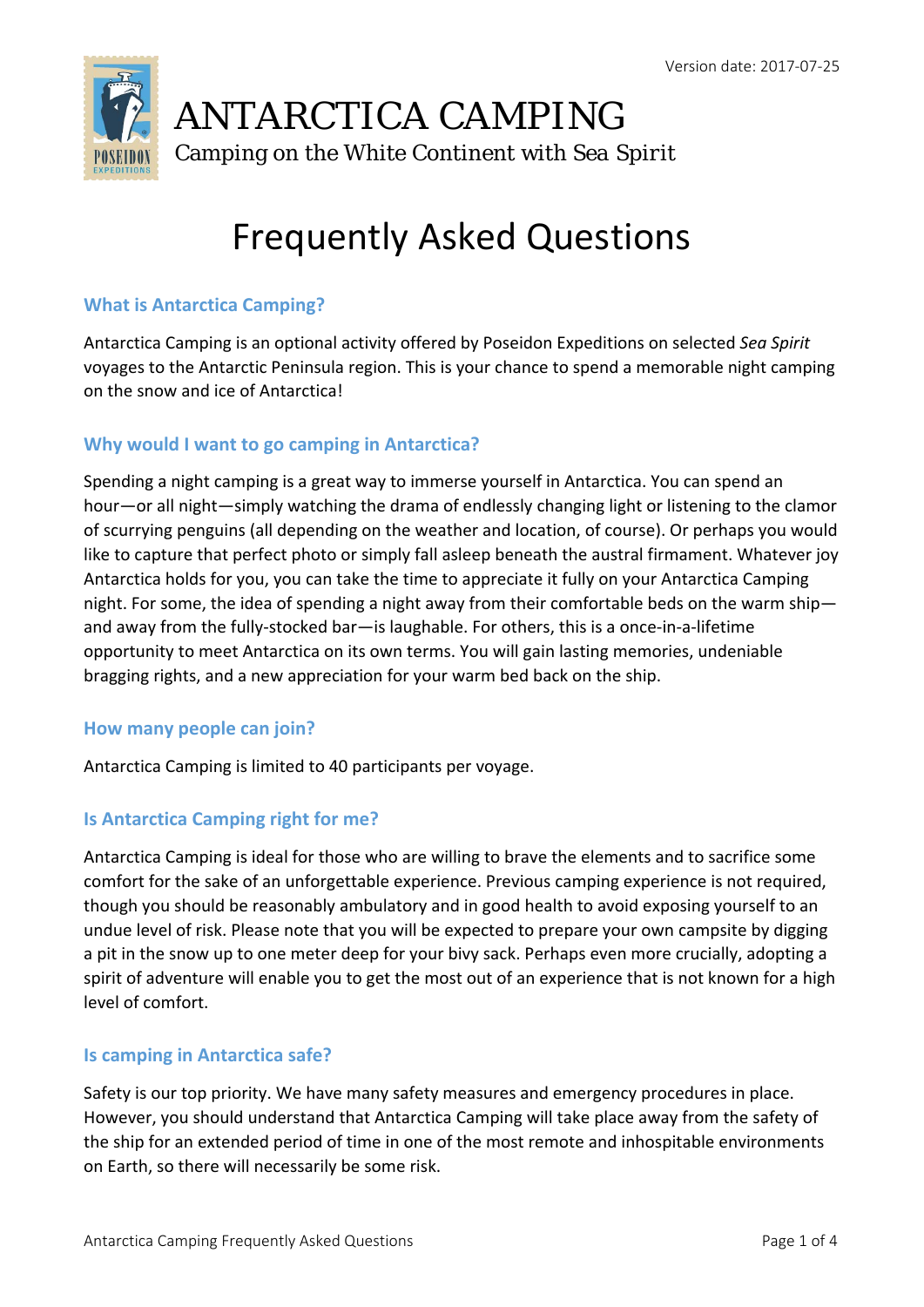

# **Do I need previous camping experience?**

Previous camping experience is not required. You will be given instructions on how to use the camping gear. Please understand, however, that those who have never camped before may find the experience of sleeping on the ground to be a quite a departure from what they are used to. Even seasoned campers may find that camping on snow and ice takes an adjustment.

# **What about health and fitness?**

Antarctica Camping requires a considerable amount of physical stamina in the presence of many risks to your health. Assistance from a doctor will not be near at hand and assistance from the ship may be significantly delayed in the event of an emergency. Antarctica Camping is designed for most people but it may not be for you if you are not in good health and reasonably ambulatory. If you have camped in the past, then you can use your experience as a benchmark with the expectation that Antarctica Camping will have the added challenge of camping on ice and snow in sub‐freezing temperatures. If you have not been camping in some time and you do not normally engage in physical outdoor activities, then we encourage you to consult with your doctor to make sure you have a sufficient level of health and fitness to have a safe and enjoyable time camping with us.

# **Can my children go camping too?**

Children who are between 12 and 18 years of age at the time of their voyage are allowed to participate in Antarctica Camping only if they are accompanied and supervised at all times during camping activities by their parents or a representative.

# **In what language is Antarctica Camping conducted?**

If your language is accommodated on board for your particular voyage, then we will be sure to accommodate your language during camping.

# **When should I sign up?**

Space in the program is limited, so to secure your spot we recommended that you book Antarctica Camping at the same time you book your voyage. You are welcome to request a spot after booking your voyage, but this will be subject to the availability at the time of your request.

# **Where does camping take place?**

There are various locations on and around the Antarctic Peninsula that are known to have good possibilities for camping. Your expedition leader and camping guides will determine the night and location of camping based on weather, site suitability, and other factors. A suitable location is one that, among other things, has a sufficiently large, level, and snow‐covered area for camping.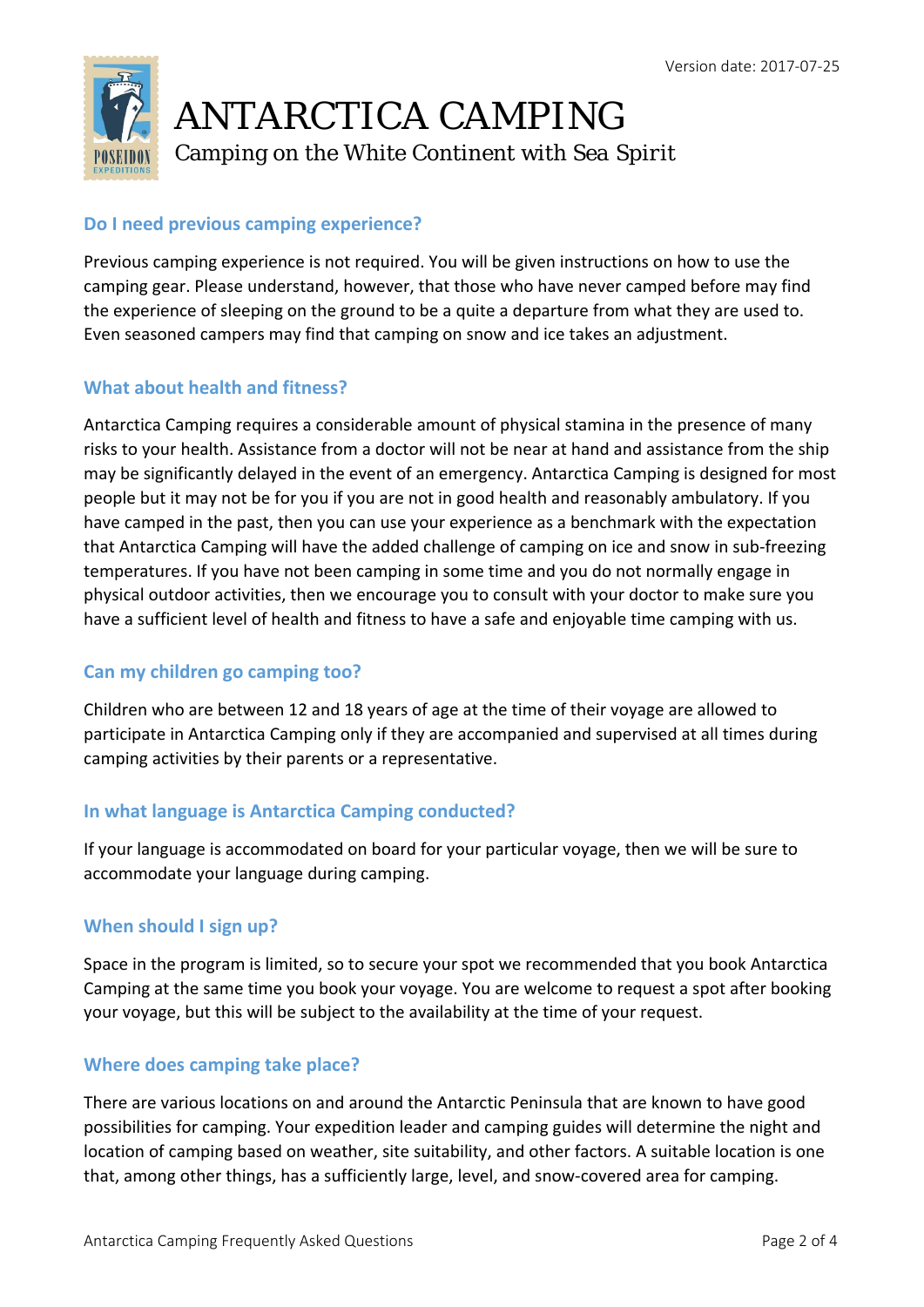

### **How often will we go camping?**

We will endeavor to offer one overnight camping experience per voyage. The possibility of camping is largely dependent on highly changeable and unpredictable weather and ice conditions. We will do our best to provide a camping opportunity on your voyage but please keep in mind we may be unable to do so. If we are unable to offer camping on your voyage, then you will receive a full refund of any camping fee paid.

### **How long should I expect to be out camping?**

Camping night starts after having dinner on board and lasts until you get picked up before breakfast the next morning. Normally the time spent ashore is not more than ten hours. There will be the possibility to go back to the ship during the night in case of an emergency. Otherwise, you will be expected to be out with your camping group the whole time. Please also keep in mind that your time ashore can be prolonged beyond the anticipated pick‐up time due to sudden and unforeseen changes in weather and/or ice conditions.

### **What kind of camping gear will we use?**

You will receive a warm and comfortable sleeping bag (rated to ‐18°C / 0°F) with a freshly laundered liner and full‐length foam sleeping pad. You will stay dry inside a single‐person bivy sack that slips over your sleeping bag. Please see our *Antarctica Camping Preparation Notes* for more information.

# **Will there be toilet facilities ashore?**

Your camping guides will assemble camp toilets in areas of relative privacy, clearly marked and within easy walking distance of the camping area. You will be required to use the toilets provided when nature calls. Environmental guidelines prescribe that the staff carry all waste products back to the ship, so it will be a good idea to take advantage of the ship's facilities before heading ashore for your camping experience.

# **What kind of weather conditions might we face?**

Temperatures normally hover around freezing (0°C / 32°F) and will often go a few degrees below freezing overnight. Snow that is of a wet consistency in the evening will usually be frozen solid by morning. Fresh snowfall is always a possibility. Camping will not be initiated on nights when adverse weather conditions exist or are expected. However, inclement weather can arise suddenly and without warning anytime. In case of severe weather developing overnight, an evacuation back to the ship will be attempted. It is possible, though unlikely, that your group may be required to stay on shore for an extended period of time in severe weather conditions. Be assured, your camping guides will be well prepared with emergency equipment for this contingency.